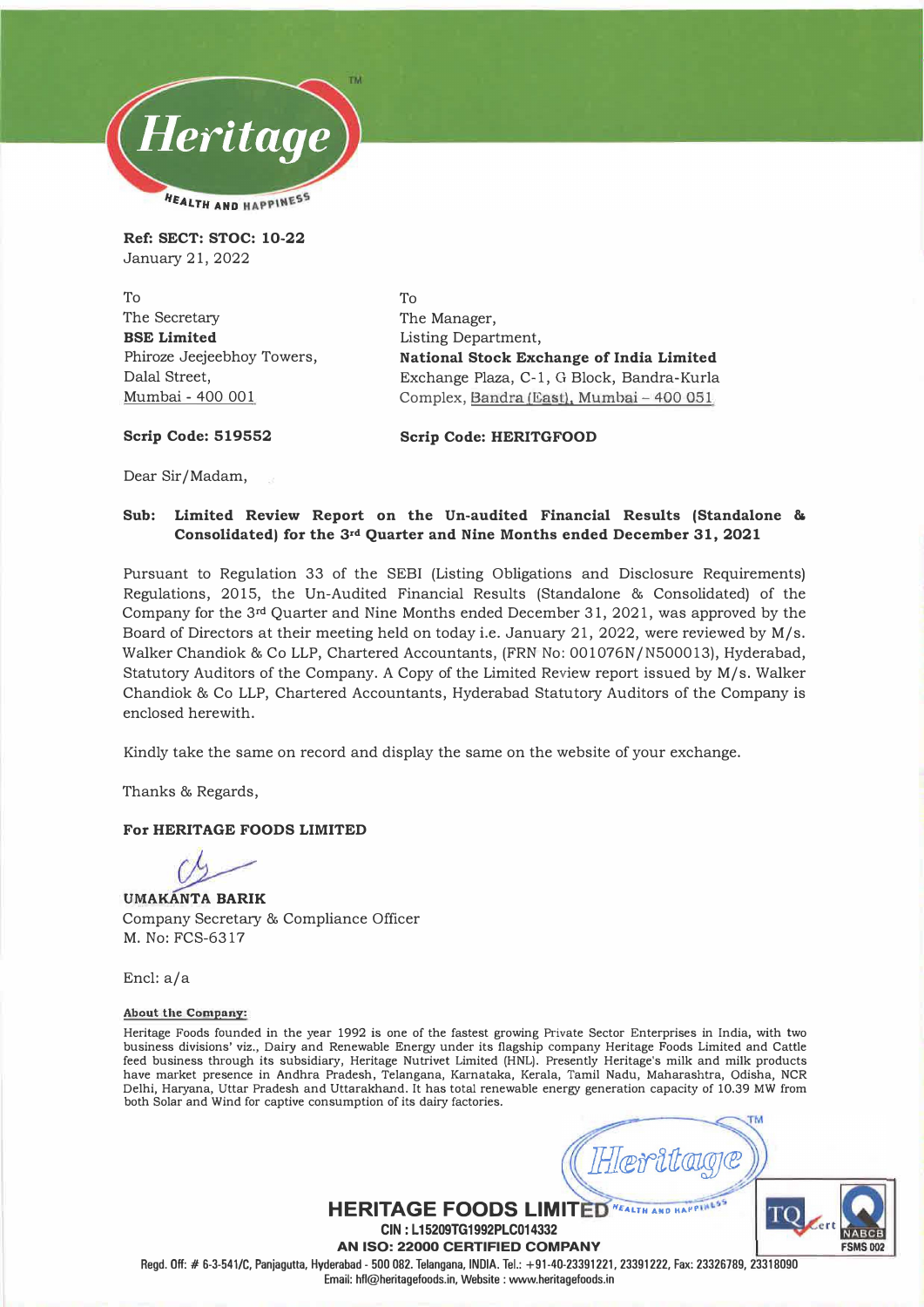**Walker Chandiok & Co LLP**  7th Floor, Block III, White House, Kundan Bagh, Begumpet Hyderabad – 500 016 India

T +91 40 4859 7178 F +91 40 6630 8230

**Independent Auditor's Review Report on Standalone Unaudited Quarterly Financial Results and Year to Date Results of the Company Pursuant to the Regulation 33 of the SEBI (Listing Obligations and Disclosure Requirements) Regulations, 2015 (as amended)** 

#### **To the Board of Directors of Heritage Foods Limited**

- 1. We have reviewed the accompanying statement of standalone unaudited financial results ('the Statement') of Heritage Foods Limited ('the Company') for the quarter ended 31 December 2021 and the year to date results for the period 1 April 2021 to 31 December 2021, being submitted by the Company pursuant to the requirements of Regulation 33 of the SEBI (Listing Obligations and Disclosure Requirements) Regulations, 2015 (as amended), including relevant circulars issued by the SEBI from time to time.
- 2. The Statement, which is the responsibility of the Company's Management and approved by the Company's Board of Directors, has been prepared in accordance with the recognition and measurement principles laid down in Indian Accounting Standard 34, Interim Financial Reporting ('Ind AS 34'), prescribed under Section 133 of the Companies Act, 2013 ('the Act'), and other accounting principles generally accepted in India and is in compliance with the presentation and disclosure requirements of Regulation 33 of the SEBI (Listing Obligations and Disclosure Requirements) Regulations, 2015 (as amended), including relevant circulars issued by the SEBI from time to time. Our responsibility is to express a conclusion on the Statement based on our review.
- 3. We conducted our review of the Statement in accordance with the Standard on Review Engagements (SRE) 2410, Review of Interim Financial Information Performed by the Independent Auditor of the Entity, issued by the Institute of Chartered Accountants of India. A review of interim financial information consists of making inquiries, primarily of persons responsible for financial and accounting matters, and applying analytical and other review procedures. A review is substantially less in scope than an audit conducted in accordance with the Standards on Auditing specified under section 143(10) of the Act, and consequently, does not enable us to obtain assurance that we would become aware of all significant matters that might be identified in an audit. Accordingly, we do not express an audit opinion.

**Chartered Accountants** 

Offices in Bengaluru, Chandigarh, Chennai, Gurugram, Hyderabad, Kochi, Kolkata, Mumbai, New Delhi, Noida and Pune

Walker Chandiok & Co LLP is registered with limited liability with identification number AAC-2085 and its registered office at L-41 Connaught Circus, New Delhi, 110001, India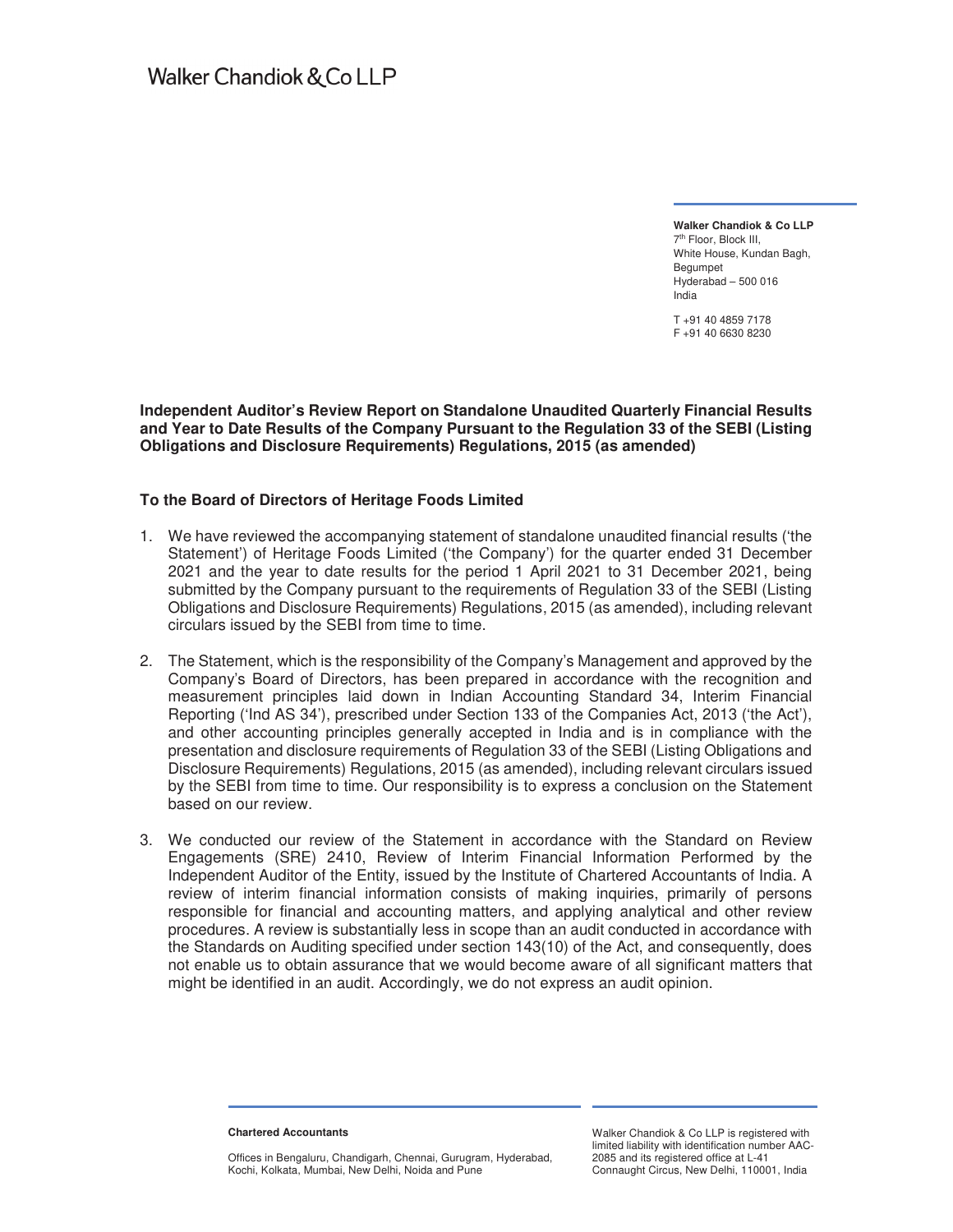## Walker Chandiok & Co LLP

4. Based on our review conducted as above, nothing has come to our attention that causes us to believe that the accompanying Statement, prepared in accordance with the recognition and measurement principles laid down in Ind AS 34, prescribed under Section 133 of the Act, and other accounting principles generally accepted in India, has not disclosed the information required to be disclosed in accordance with the requirements of Regulation 33 of the SEBI (Listing Obligations and Disclosure Requirements) Regulations, 2015 (as amended), including the manner in which it is to be disclosed, or that it contains any material misstatement.

**For Walker Chandiok & Co LLP**  Chartered Accountants Firm Registration No: 001076N/N500013

SANJAY Digitally signed KUMAR JAIN by SANJAY KUMAR JAIN Date: 2022.01.21 10:48:30 +05'30'

**Sanjay Kumar Jain**  Partner Membership No. 207660 **UDIN:** 22207660AAAAAR2970

**Place:** Hyderabad **Date:** 21 January 2022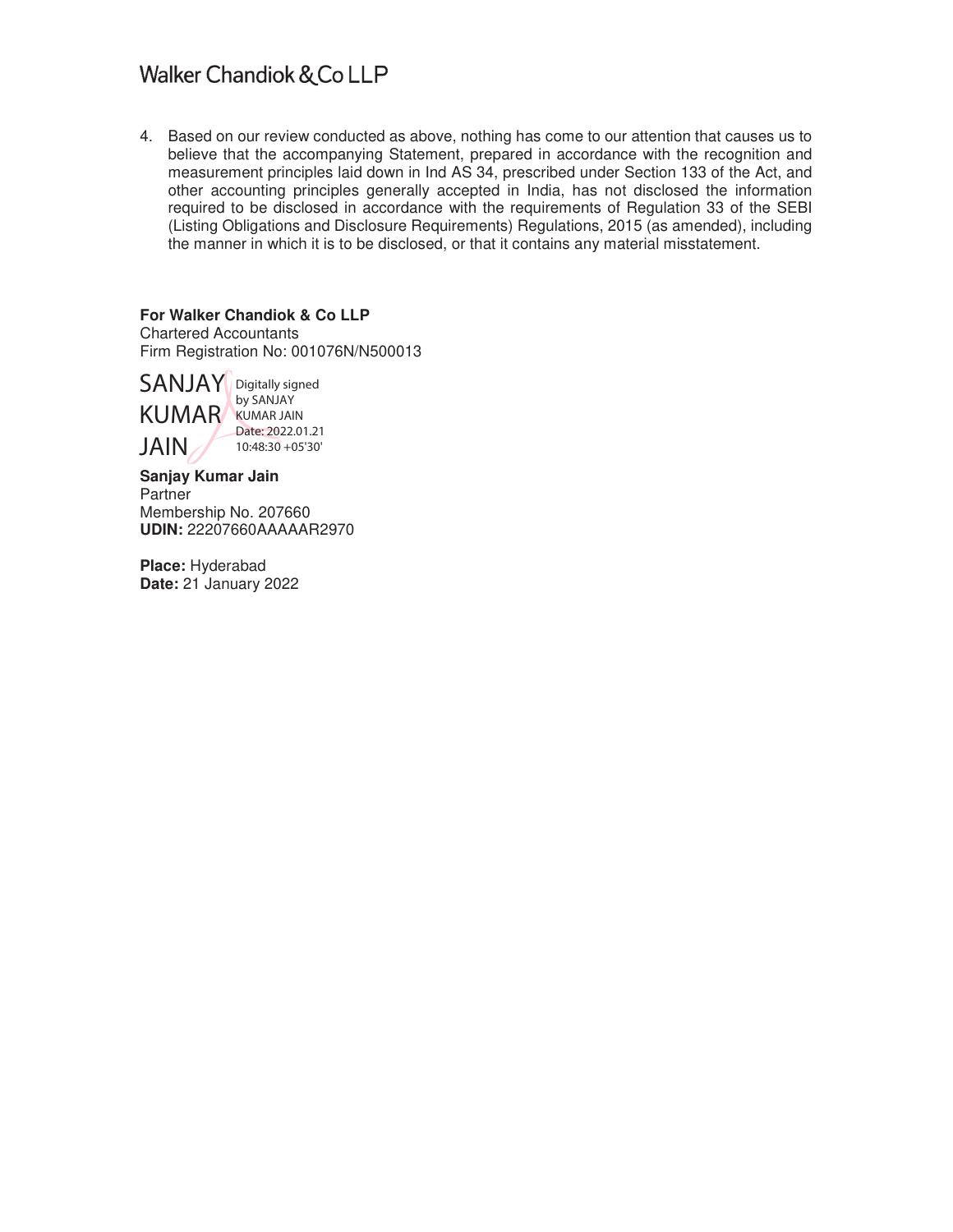**Walker Chandiok & Co LLP**  7th Floor, Block III, White House, Kundan Bagh, Begumpet Hyderabad – 500 016 India

T +91 40 4859 7178 F +91 40 6630 8230

#### **Independent Auditor's Review Report on Consolidated Unaudited Quarterly Financial Results and Year to Date Results of the Company Pursuant to the Regulation 33 of the SEBI (Listing Obligations and Disclosure Requirements) Regulations, 2015 (as amended)**

### **To the Board of Directors of Heritage Foods Limited**

- 1. We have reviewed the accompanying statement of unaudited consolidated financial results ('the Statement') of Heritage Foods Limited ('the Holding Company') and its subsidiaries (the Holding Company and its subsidiaries together referred to as 'the Group'), its associate and joint venture (refer Annexure 1 for the list of subsidiaries, associate and joint venture included in the Statement) for the quarter ended 31 December 2021 and the consolidated year to date results for the period 1 April 2021 to 31 December 2021 being submitted by the Holding Company pursuant to the requirements of Regulation 33 of the SEBI (Listing Obligations and Disclosure Requirements) Regulations, 2015 (as amended), including relevant circulars issued by the SEBI from time to time.
- 2. This Statement, which is the responsibility of the Holding Company's management and approved by the Holding Company's Board of Directors, has been prepared in accordance with the recognition and measurement principles laid down in Indian Accounting Standard 34, Interim Financial Reporting ('Ind AS 34'), prescribed under section 133 of the Companies Act, 2013 ('the Act'), and other accounting principles generally accepted in India and is in compliance with the presentation and disclosure requirements of Regulation 33 of the SEBI (Listing Obligations and Disclosure Requirements) Regulations, 2015 (as amended), including relevant circulars issued by the SEBI from time to time. Our responsibility is to express a conclusion on the Statement based on our review.
- 3. We conducted our review of the Statement in accordance with the Standard on Review Engagements (SRE) 2410, Review of Interim Financial Information Performed by the Independent Auditor of the Entity, issued by the Institute of Chartered Accountants of India. A review of interim financial information consists of making inquiries, primarily of persons responsible for financial and accounting matters, and applying analytical and other review procedures. A review is substantially less in scope than an audit conducted in accordance with the Standards on Auditing specified under section 143(10) of the Act, and consequently, does not enable us to obtain assurance that we would become aware of all significant matters that might be identified in an audit. Accordingly, we do not express an audit opinion.

**Chartered Accountants** 

Offices in Bengaluru, Chandigarh, Chennai, Gurugram, Hyderabad, Kochi, Kolkata, Mumbai, New Delhi, Noida and Pune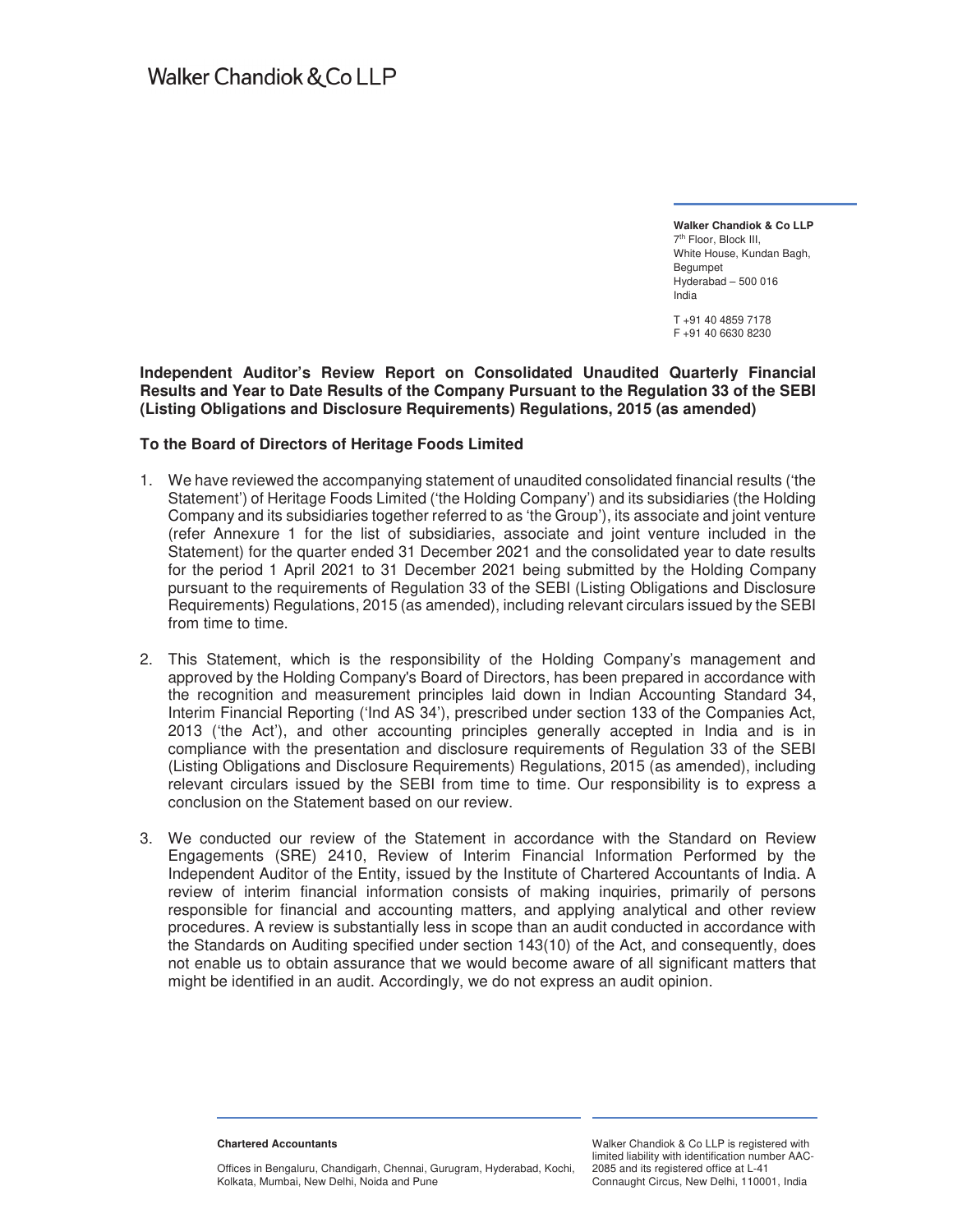## Walker Chandiok & Co LLP

We also performed procedures in accordance with the SEBI Circular CIR/CFD/CMD1/44/2019 dated 29 March 2019 issued by the SEBI under Regulation 33 (8) of the SEBI (Listing Obligations and Disclosure Requirements) Regulations, 2015 (as amended), to the extent applicable.

- 4. Based on our review conducted and procedures performed as stated in paragraph 3 above, nothing has come to our attention that causes us to believe that the accompanying Statement, prepared in accordance with the recognition and measurement principles laid down in Ind AS 34, prescribed under Section 133 of the Act, and other accounting principles generally accepted in India, has not disclosed the information required to be disclosed in accordance with the requirements of Regulation 33 of the SEBI (Listing Obligations and Disclosure Requirements) Regulations, 2015 (as amended), including the manner in which it is to be disclosed, or that it contains any material misstatement.
- 5. The Statement includes the interim financial information of two subsidiaries, which have not been reviewed by their auditors, whose interim financial information reflect total revenues of ൠNil and ൠ0.01 millions, net loss after tax of ൠ1.16 millions and ൠ2.05 millions, total comprehensive loss of  $\text{\textsterling}1.16$  millions and  $\text{\textsterling}2.05$  millions, for the quarter and nine-month period ended 31 December 2021 respectively, as considered in the Statement and have been furnished to us by the Holding Company's management. Our conclusion on the Statement, in so far as it relates to the amounts and disclosures included in respect of these subsidiaries, are based solely on such unreviewed interim financial information. According to the information and explanations given to us by the management, these interim financial information are not material to the Group.

Our conclusion is not modified in respect of this matter with respect to our reliance on the financial information certified by the Board of Directors.

## **For Walker Chandiok & Co LLP**

Chartered Accountants Firm Registration No: 001076N/N500013



by SANJAY Date: 2022.01.21 10:47:26 +05'30'

**Sanjay Kumar Jain Partner** Membership No. 207660 **UDIN:** 22207660AAAAAS4424

**Place:** Hyderabad **Date:** 21 January 2022